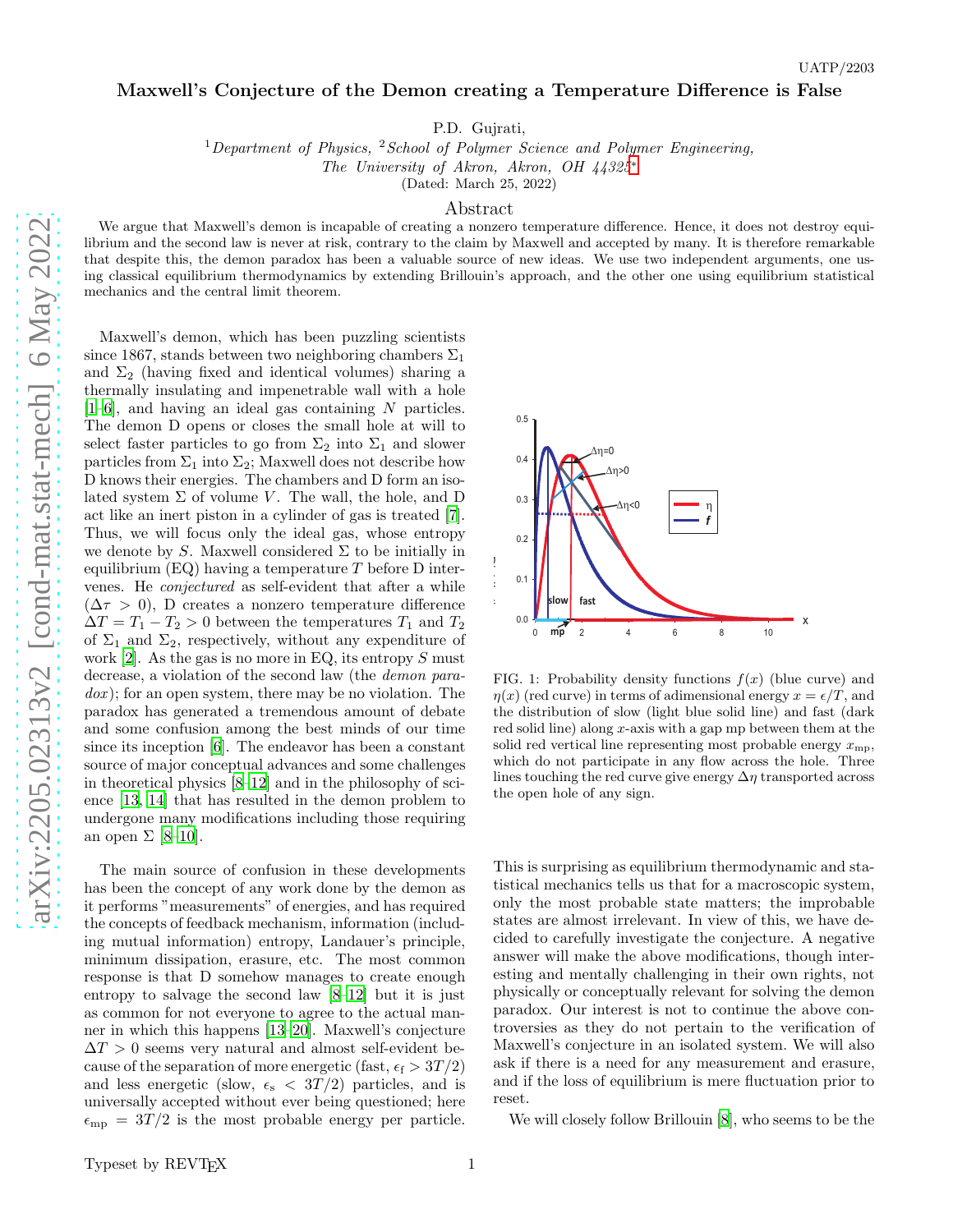first to treat particle flows carefully assuming  $\Delta T > 0$ , but the main interest was to determine the entropy generated by observation through light. He does not account for how often particles pass through the open door and how much average energies they transport during  $\Delta \tau$ . This is unfortunate as slow particles will go through more often than the fast particles so it is possible for them to transport more energy than the fast ones; see Eq. [\(4\)](#page-1-0) below. This issue has never been discussed for the demon paradox so far. This is where we deviate from Brillouin.

We show by two independent methods that D cannot create a nonzero  $\Delta T$  and destroy EQ. Thus, D remains in EQ with the gas and there is no need for resetting D. The two approaches are (i) classical equilibrium thermodynamics with no fluctuations and (ii) equilibrium statistical mechanics involving fluctuations. We say nothing about an interacting  $\Sigma$ , which we will discuss elsewhere.

The average number of particles  $dN_x$  per unit volume with the (adimensional) energy  $x = \epsilon/T$  due to translation motion in the interval dx is given by  $[21-$ [23\]](#page-3-12)  $dN_x = (2N/V)\sqrt{x/\pi}e^{-x}dx$  with  $\int_0^\infty dN_x = N/V$ . The average energy carried by these particles is  $xdN_x$ . It will be useful to suppress unnecessary constant terms and introduce the following two unnormalized probability distribution functions (pdf's)

$$
f(x) = \sqrt{x}e^{-x}, \eta(x) = xf(x) = x^{3/2}e^{-x}.
$$
 (1)

Here,  $f(x)$  is the pdf for (the random variable) x, and  $\eta(x)$  for the energy carried by these particles. They are shown by the blue and red curves in Fig. [1.](#page-0-0) The areas under curves are  $\Gamma(3/2)$  and  $\Gamma(5/2)$ , respectively, with the ratio  $\Gamma(5/2)/\Gamma(3/2)$  giving the average energy  $\bar{x}$  = 3/2. Each function has a single maximum:  $f_{\text{max}} \approx 0.4289$ at  $x = x_m = 1/2$  shown by the location of the blue vertical line, and  $\eta_{\text{max}} \approx 0.4099$  at  $x = \overline{x}$  ( $\overline{\epsilon} = 3T/2$ ) shown by the location of the red vertical line; here,  $x<sub>m</sub>$  is the most probable value, the mode of  $f(x)$  and is different from the mean  $\bar{x} \doteq \epsilon_{mp}/T$ . [It should be remarked that  $f(x)$  can also be interpreted as the average energy per degree of freedom of the particle in the interval  $dx$  so that the location of the blue line denotes the average energy  $\bar{x}_{df} = 1/2$  per degree of freedom over  $(0, \infty)$ .

We now follow slow  $(x_s)$  and fast  $(x_f)$  particles. We assume that D has very sharp faculty but not so sharp that he can determine the particle energy with infinite precision. We introduce a very small but nonzero positive quantity  $\delta \sim 10^{-10}$ -10<sup>-11</sup> to be the limit of D's precision [\[24\]](#page-3-13) so that all particles  $x_{mp}$  lie in a window  $\delta \overline{x} = \overline{x} - \delta \leq$  $x \leq \overline{x} + \delta$ . Particles  $x_s$  with  $x < \overline{x} - \delta$  and  $x_f$  with  $x > \overline{x} + \delta$  occupy, respectively, the solid light blue and the solid dark red portions of the x-axis in Fig. [1.](#page-0-0)  $D$ only manipulates these particles but *not* the  $x_{mp}$  in the window  $\delta \overline{x}$  on the x-axis. The dotted blue-red horizontal blue line at the height  $f(\overline{x}) \approx 0.2733$  cuts the blue curve at  $x_1 \approx 0.0895$  and  $x = \overline{x}$ , and the red curve at  $x_2 \approx$ 0.6492 and  $x_3 \approx 2.8835$ . We see that for  $x \ge x_1$ ,  $f(x_3) \ge$  $f(x<sub>f</sub>)$ . Thus, slow particles appear more often than the fast particles for  $x \geq x_1$ . From  $\eta(x)$  over  $(x_2, x_3)$ , we can

easily conclude that  $\Delta \eta = \eta(x_f) - \eta(x_s)$  can have any sign, a fact that will be important in thermodynamic consideration.

Thermodynamics: For simplicity, we will use the term "body" and denoted by  $\Sigma_b$  to refer to any one of  $\Sigma$ ,  $\Sigma_1$ , and  $\Sigma_2$  as their thermodynamic discussion is very similar. The body  $\Sigma_{\rm b}$  is described by the observables  $(E_{\rm b}, N_{\rm b})$ ; its volume is kept fixed. As  $\Sigma_1$  and  $\Sigma_2$  together require four observables, we also need the same number to specify  $\Sigma$ . Using  $E_1$  and  $E_2$ , we introduce combinations  $\vec{E} = \vec{E}_1 + E_2$  and  $\vec{E'} = E_1 - E_2$ ; similarly, we introduce  $N = N_1 + N_2$  and  $N' = N_1 - N_2$ . They now uniquely specify Σ. As E and N are fixed, only  $E' = 2E_1 - E$ and  $N' = 2N_1 - N$  will change. Let us consider the changes  $dE' = 2dE_1$  and  $dN' = 2dN_1$ , which are caused by transfer of fast and slow particles so that

<span id="page-1-1"></span>
$$
dE_1 = dE_{\rm f} - dE_{\rm s}, dN_1 = dN_{\rm f} - dN_{\rm s}.
$$
 (2)

It should be noted that  $dE_f$  and  $dE_s$  or  $dN_f$  and  $dN_s$  cannot represent two independent variations as their differences are single variations  $dE_1$  and  $dN_1$ , respectively. Let us consider their significance. From  $S(E, N, E', N') =$  $S_1(E_1, N_1) + S_2(E_2, N_2)$ , we have

<span id="page-1-2"></span>
$$
dS = (\beta_1 - \beta_2)dE_1 + (\mu_2\beta_2 - \mu_1\beta_1)dN_1 \tag{3}
$$

in Σ, where  $\beta_1 = 1/T_1 = \partial S_1/\partial E_1$  and  $\beta_2 =$  $1/T_2 = \partial S_2/\partial E_2$ , and  $\beta_1\mu_1 = -\partial S_1/\partial N_1$  and  $\beta_2\mu_2 =$  $-\partial S_2/\partial N_2$  of  $\Sigma_1$  and  $\Sigma_2$ . For the second law to be valid, each term on the right must be nonnegative; otherwise not. In equilibrium, they both vanish identically.

Brillouin [\[8](#page-3-5)] also uses  $\bar{x}$  as the cutoff for slow and fast particles as we have done. However, he merely follows Maxwell's conjecture that after a certain time  $\Delta \tau$ , D creates nonzero  $\Delta T << T$ . He then proceeds with one fast particle moving from  $\Sigma_2$  into  $\Sigma_1$ , and one slow particle from  $\Sigma_1$  into  $\Sigma_2$ , and finds  $\Delta Q = 3(\epsilon_1 + \epsilon_2)/2 > 0$  without accounting for their probabilities; here, we are using the notation of Brillouin. As fast particles have smaller probabilities than the slow particles, see  $f(x)$  in Fig. [1,](#page-0-0) it is possible that D selects two slow particles for a fast particle so that the net energy transfer is

<span id="page-1-0"></span>
$$
\Delta Q = 3(-1 + \epsilon_1 + 2\epsilon_2)/2 < 0,\tag{4}
$$

which results in  $\Delta S_i > 0$ . This is different from  $\Delta Q >$ 0 above and resulting in  $\Delta S_i$  < 0 [\[8](#page-3-5), Eqs. (13) and (14)]. However, it is not correct to interpret  $\Delta S_i > 0$  as supporting the second law and  $\Delta S_i$  < 0 as violating the second law as  $\Delta S_i$  is evaluated using a few (one or two) particles.

We see from the above discussion that it is not just the energies but also probabilities of the particles play important roles in determining the energy transfer. Thus, we need to consider  $\Delta \eta(x)$ , which is the analog of the quantity ∆Q of Brillouin for two particles. Consider the solid black horizontal line near the peak of  $\eta(x)$  that meets the red curve at a slow and a fast particles having the same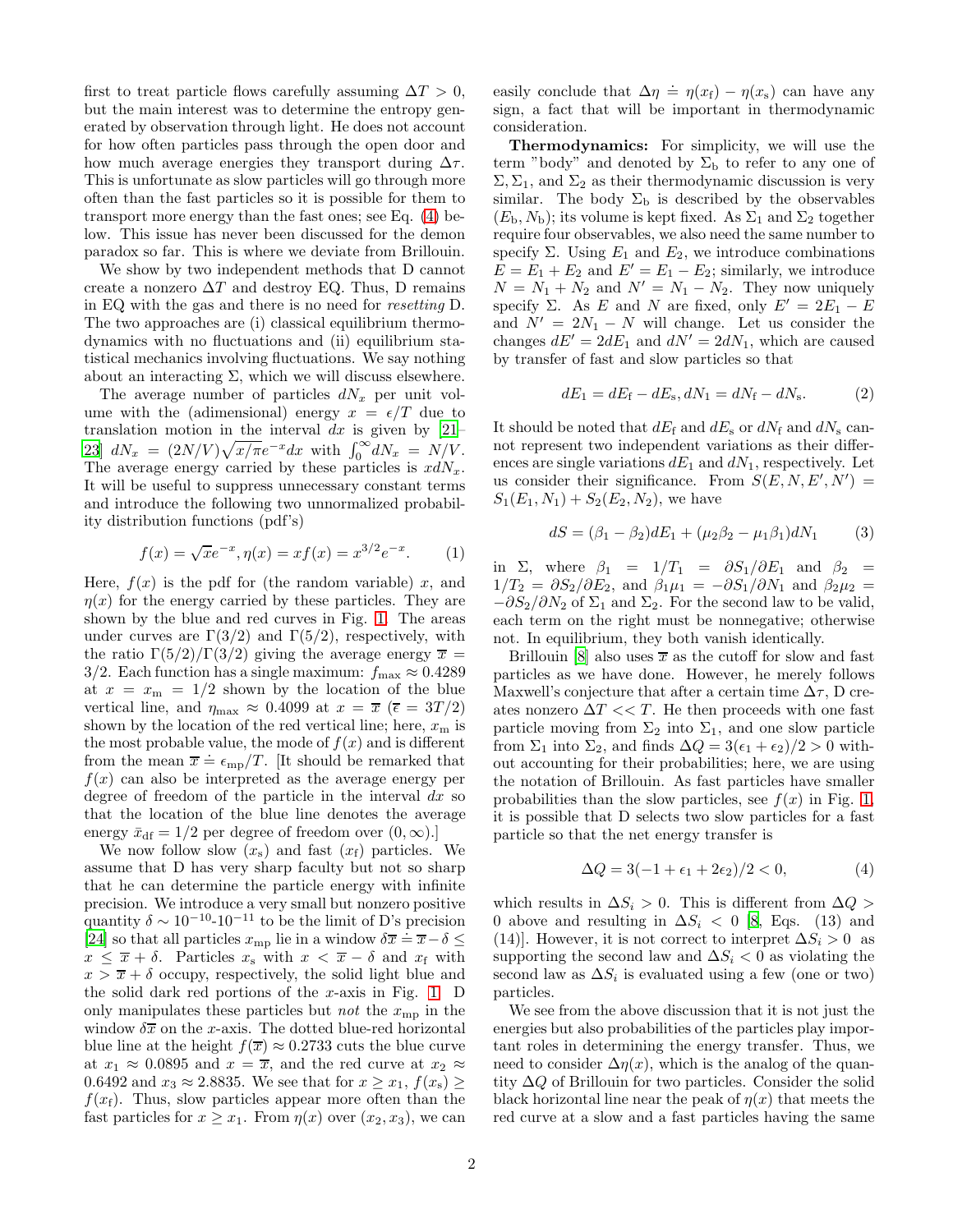energy to give  $\Delta \eta = 0$ . By taking the black line at different angles will give us  $\Delta \eta$  (or  $\Delta Q$ ) of both signs. Thus, there is no one particular sign of  $\Delta \eta$ . This casts doubts on the claim by Maxwell and supported by Brillouin's calculation that  $\Sigma_1$  has a higher temperature than  $\Sigma_2$  after many particle transfers during  $\Delta \tau$ . Indeed, it is just as possible to have the opposite situation as seen from Eq. [\(4\)](#page-1-0). In this case, the flow of two slow particles into  $\Sigma_2$  raises its energy over  $\Sigma_1$ by more than the increase in the energy of  $\Sigma_1$  by one fast particle over the same duration of time.

Indeed, it is quite possible that during  $\Delta \tau$ , the fluctuating signs of  $\Delta \eta$  yield a zero average so there is no energy difference between  $\Sigma_1$  into  $\Sigma_2$ . We first recognize that the concept of temperature, heat flow, entropy, entropy generations, etc. are macroscopic concepts so D must let a very large number of particles through over  $\Delta \tau$  and average over them to give

<span id="page-2-3"></span>
$$
dE_1 = a_1 dT_1 + a_2 d\mu_1, dN_1 = b_1 dT_1 + b_2 d\mu_1,\tag{5}
$$

by treating  $E_1$  and  $N_1$  equivalently as functions of  $T_1$ and  $\mu_1$  of  $\Sigma_1$ ; the coefficients are also functions of  $T_1$  and  $\mu_1$ . For  $\Sigma_2$ , we have similar relations with the same EQ coefficients but with  $dT_2 = -dT_1$  and  $d\mu_2 = -d\mu_1$ .

As the presence of  $x_{mp}$  is never affected,  $dE_1$  and  $dN_1$ must be expressed as in Eq.  $(2)$ . Using Eq.  $(3)$ , we finally obtain

$$
dS = \left[\Delta\beta a_1 - \Delta(\mu\beta)b_1\right]dT_1 + \left[\Delta\beta a_2 - \Delta(\mu\beta)b_2\right]d\mu_1,
$$
\n(6)

where  $\Delta \beta = \beta_1 - \beta_2$  and  $\Delta(\mu \beta) = \mu_1 \beta_1 - \mu_2 \beta_2$ . We now apply this equation to the initial EQ state of  $\Sigma_{\rm b}$ , just when D begins to sort out particles. As  $\Delta\beta = 0$ and  $\Delta(\mu\beta) = 0$  in the EQ state, we see that  $dS_{\rm b} = 0$ so D does not affect  $S, S_1$ , and  $S_2$ . This means that the EQ is not destroyed and  $T_{\rm b} = T$ ,  $\mu_{\rm b} = \mu$  during  $\Delta \tau$ . As  $dT_1 = 0$  and  $d\mu_1 = 0$ , we see that even  $dE_1 = 0$  and  $dN_1 = 0$  so

<span id="page-2-2"></span>
$$
dE_{\rm f} = dE_{\rm s}, dN_{\rm f} = dN_{\rm s} \tag{7}
$$

over  $\Delta \tau$ . It is now clear that the situation does not change at all no matter how long D operates the hole. We have thus falsified Maxwell's conjecture. We emphasize that the above argument does not require using the second law as we did not exploit the nonnegativity of the two terms in Eq. [\(3\)](#page-1-2).

Statistical Mechanics: We now give the statistical mechanical argument, which is independent of the above thermodynamic argument in that we consider fluctuations that were neglected above. As D needs to average over many particles,  $f(x)$  and  $\eta(x)$  of single particles are not useful. We need to consider the entire gas, which requires considering the sum  $X = \sum_{i=1}^{N} x_i$  of the independent and identically distributed (the same mean  $\overline{x} = 3/2$ and the standard deviation  $\sigma = \sqrt{3/2}$  random variables  $x_i$  of the *i*th particle. It follows from the central limit theorem  $(N >> 1)$  [\[21\]](#page-3-11) that  $x = X/N$ , which is relevant for

single particles, has a normal distribution  $\mathcal{N}(\overline{x}, \sigma/\sqrt{N})$ with mean  $\overline{x}$ , where it also has its peak, and the standard deviation  $\sigma/\sqrt{N}$ . Thus,  $f(x)$  will approach the central limit  $\bar{f}(x)$  of a normal distribution:

$$
\bar{f}(x) = \frac{\sqrt{\pi}}{2} \mathcal{N}(\overline{x}, \frac{\sigma}{\sqrt{N}}) = \sqrt{\frac{N}{8}} \frac{1}{\sigma} \exp\left[-\frac{N}{2}\left(\frac{x-\overline{x}}{\sigma}\right)^2\right];\tag{8}
$$

the prefactor  $A_f = \sqrt{\pi/2}$  is inserted to ensure  $\bar{f}(x)$  has the same area as  $f(x)$ . Similarly,  $\eta(x)$  will approach the central limit  $\bar{\eta}(x) = x \bar{f}(x)$  with its peak at  $\bar{x}$  as expected. Oncoming particles towards the hole during  $\Delta \tau$ are any of N particles on average, so their pdf is  $f(x)$  and not  $f(x)$ . The maximum of  $\bar{f}(x)$  gives the most probable state for the thermodynamic consideration, which as discussed below is very sharp with relative fluctuations  $\simeq 1/\sqrt{N}$  that are almost vanishingly small due to the presence of  $N$  in the exponent and are neglected in thermodynamic consideration above [\[23,](#page-3-12) see discussion on pages 5 and 28]. As is well known, the mode, median and the mean for  $\bar{f}(x)$  are all equal to  $\bar{x}$ . A gas particle in equilibrium thermodynamics is governed not by the broad maximum of  $f(x)$  in Fig. [1,](#page-0-0) but by the sharp maximum of  $\bar{f}(x)$ . This is consistent with Boltzmann's observation that the average energy is determined by the most probable energy  $3T/2$ . The entropy  $S(\overline{E})$ of the gas is also a function of the most probable energy  $\overline{E} = 3NT/2$  with the inverse temperature given by the thermodynamic derivative  $1/T = \partial S(\overline{E})/\partial \overline{E}$ . Thus, even  $S(\overline{E})$  is determined by the peak at  $\overline{x}$ .

The discussion of  $f(x)$  above is very general and applies to any  $\Sigma_{\rm b}$ . Thus, we have three functions  $\bar{f}_{\rm b}(x) =$  (  $\bar{f}(x), \bar{f}_1(x), \bar{f}_2(x)$ . Let the hole initially be open so that all bodies have the same temperature. Consequently, all functions have their peaks at  $\overline{x}$ . Each body has all kinds of particles:  $x_{\text{mp}}$ ,  $x_{\text{s}}$ , and  $x_{\text{f}}$ . For any nonzero  $\delta$ , we have  $(\alpha = (\delta/\sigma)^2/2 > 0)$ 

<span id="page-2-0"></span>
$$
\bar{f}_{\mathrm{b}}(x_{\mathrm{s}})
$$
 or  $\bar{f}_{\mathrm{b}}(x_{\mathrm{f}}) \lesssim \sqrt{N}e^{-N\alpha} \approx 0.$  (9a)

Let us consider the case  $N = 10^{24}$  and  $a = 10^{-22}$  so that

<span id="page-2-1"></span>
$$
\sqrt{N}e^{-N\alpha} = 10^{12}e^{-100} \approx 3.758 \times 10^{-32},\qquad(10)
$$

a fantastically small number to justify the above approximation. Thus,  $x_s$  and  $x_f$  particles have extremely low probabilities and make no difference in determining the temperature, which is determined by  $x_{mp}$  alone.

The averaging over many particles is done using  $f_{\rm b}(x)$ as noted above. As a rule, D never allows  $x_{mp}$  to be exchanged. This means that the peak in  $\bar{f}_b(x)$  remains in the same place at  $\bar{x}$  even after D begins to manipulate particle flows. Indeed, the next to the most probable particles  $x_{\text{mp}}$  are fast particles with energies in the range  $(\overline{x} + \delta < x'_{f} < \overline{x} + 2\delta)$  and slow particles with energies in the range  $(\overline{x} - 2\delta < x'_f < \overline{x} - \delta)$ , respectively. As we see from Eqs. [\(9a-](#page-2-0)[10\)](#page-2-1), the pdf's for  $x'_{s}$  or  $x'_{f}$ , although themselves equal, are relative to that of  $x_{mp}$  given by the ratio  $\bar{f}_b(x'_s \text{ or } x'_f)/\bar{f}_b(x_{mp}) \approx e^{-N\alpha} \approx 10^{-44}$ . This means